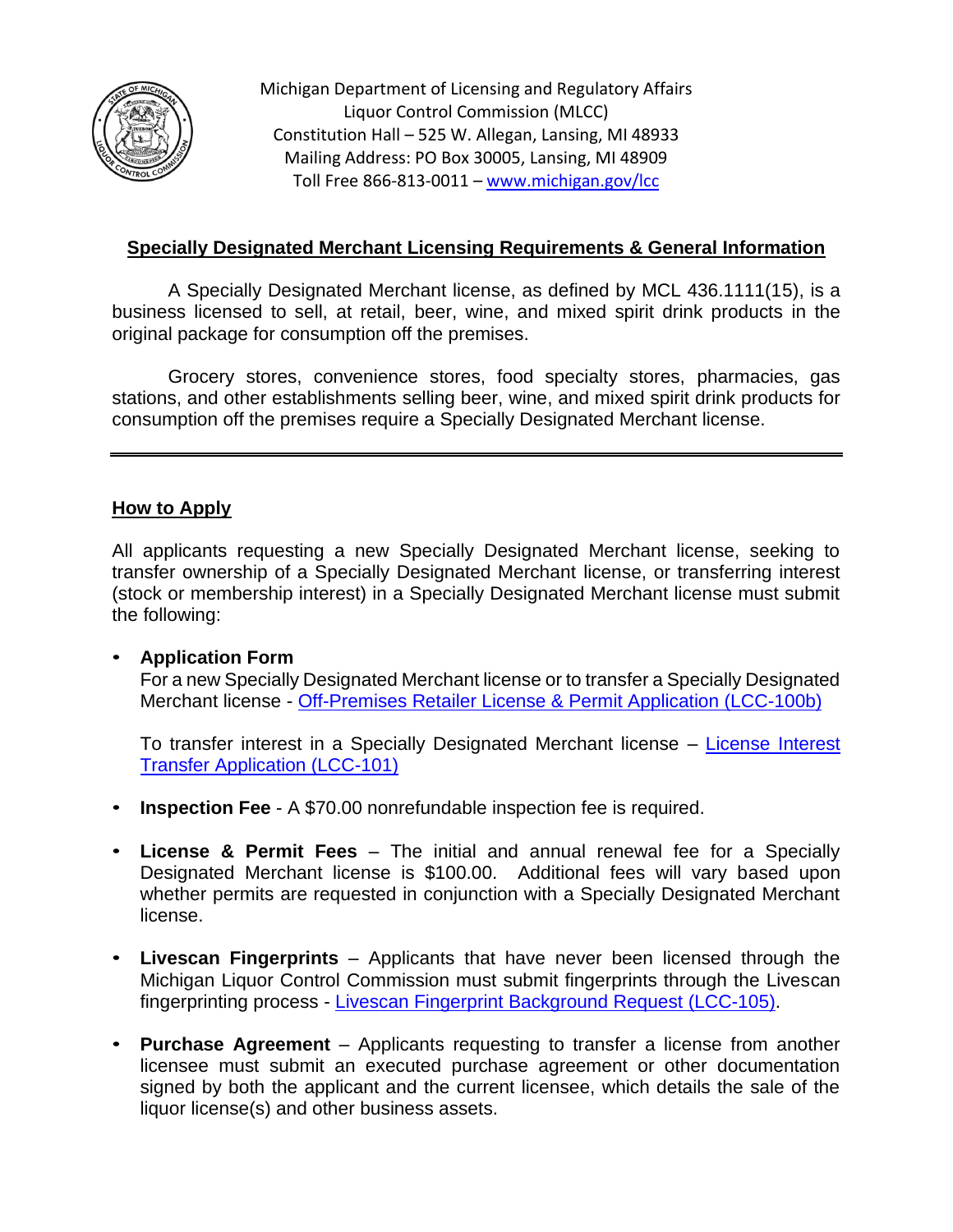- Purchase agreements must specifically indicate that the liquor license is being sold and provide the purchase price and terms of the sale.
- Purchasers of on-premises licenses must have at least 10% of the purchase price of the business, excluding real estate.
- Purchase agreements that are not for cash only sales and include real estate must list the personal property, including the licenses, and real estate with the terms and price for each.
- If the personal property and real estate are being purchased by separate people or entities, the purchase agreement must indicate those names and who is purchasing which items.
- If the applicant will not pay the full purchase price at closing, the balance due may be covered by a security agreement or promissory note. Alcoholic beverage inventory cannot be included on a security agreement or promissory note.
- **Property Document** Applicants must provide documentation that demonstrates they will have control over the property that comprises the proposed licensed premises. Property documents include deeds, land contracts, and lease agreements.
	- A provision to reassign the license in the event of a default on a land contract or termination of a lease agreement may be included, but may only provide for the reassignment subject to Commission approval.
	- If the applicant is a company and its members or stockholders own the real estate as individuals or under another company, a lease agreement is needed.
	- If the applicant is an individual and he or she owns the real estate with a spouse or someone else who will not be named on the license, a lease between the applicant and the owners of the real estate is needed.
- **Retail Food Establishment License or Extended Retail Food Establishment License** – MCL 436.1533(5) requires applicants for Specially Designated Merchant licenses to hold and maintain a Retail Food Establishment License or Extended Retail Food Establishment License issued under the Food Law of 2000, [MCL 289.1101](http://legislature.mi.gov/doc.aspx?mcl-Act-92-of-2000) to [MCL 289.8111.](http://legislature.mi.gov/doc.aspx?mcl-Act-92-of-2000) Applicants for a standalone SDM license or a SDM license to be held in conjunction with a Specially Designated Distributor (SDD) license must provide a copy of their food establishment license.

### **In addition to the documents required by all applicants:**

**Corporations** must submit the following information per Administrative Rule R 436.1109:

- Copy of current, filed Articles of Incorporation.
- Current Certificate of Good Standing from the state where incorporated and Certificate of Authority to Do Business in Michigan, if incorporated outside of this state.
- Certified copy of the minutes of a meeting of its board of directors or a statement signed by an officer of the corporation naming the persons authorized by corporate resolution to sign the application and other documents required by the Commission (or Part 3 of Form LCC-301).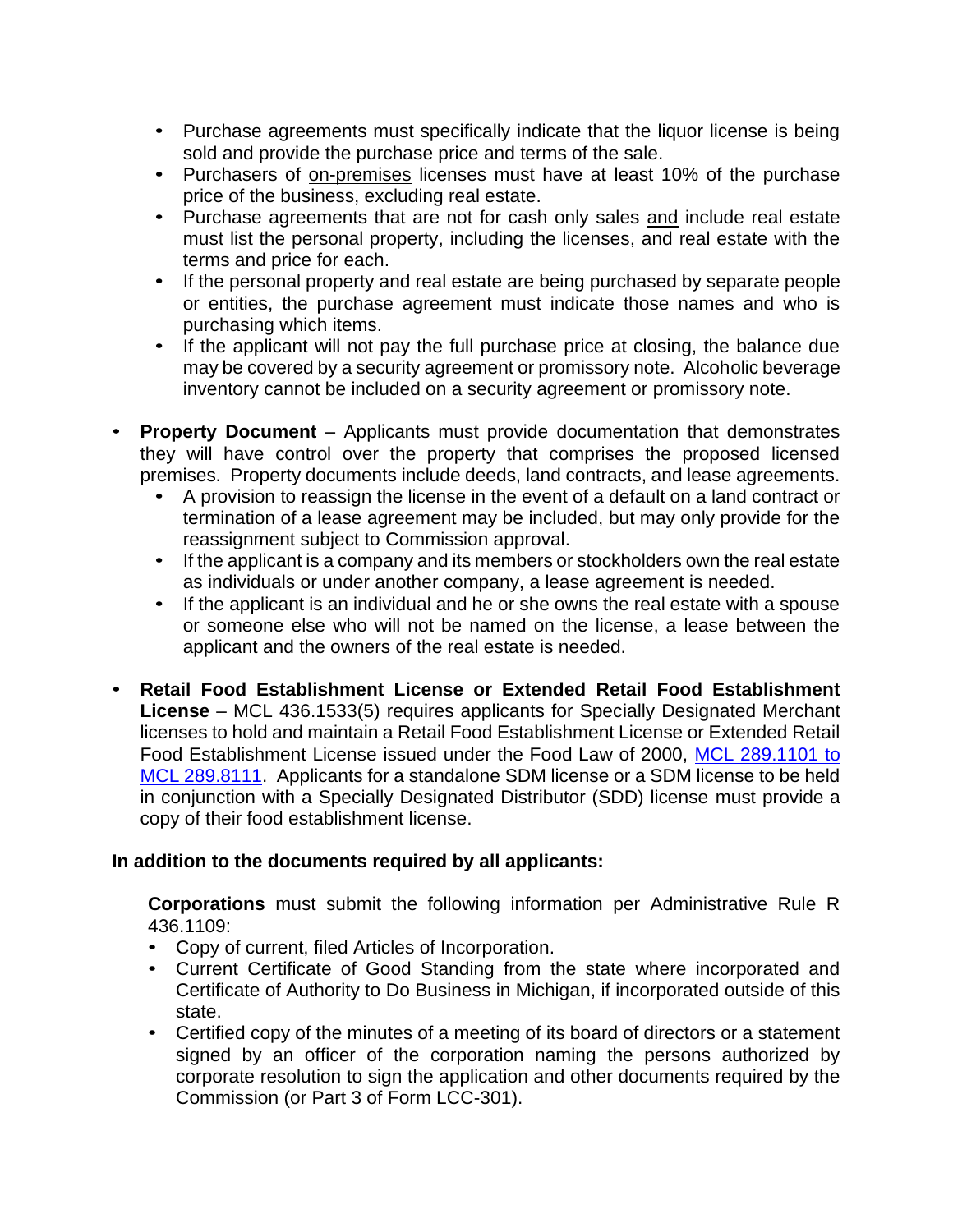• Report of [Stockholders/Members/Partners \(LCC-301\)](https://www.michigan.gov/lara/-/media/Project/Websites/lara/lcc/General-Forms/Report-of-Stockholders-Members-or-Partners-LCC301.pdf)

**Limited Liability Companies (LLC)** must submit the following information pursuant to Administrative Rule R 436.1110:

- Copy of Articles of Organization and copies of any amendments to the Articles of Organization.
- Current Certificate of Authority to Do Business in Michigan, if the LLC is a non-Michigan LLC.
- Copy of Operating Agreement entered into by members.
- Copy of most recent annual statement filed with the Corporations Division, if an existing LLC.
- Statement signed by a manager of the limited liability company or by at least 1 member if management is reserved to the members naming the person authorized to sign the application and other documents required by the Commission (or Part 3 of Form LCC-301).
- [Report of Stockholders/Members/Partners \(LCC-301\)](https://www.michigan.gov/lara/-/media/Project/Websites/lara/lcc/General-Forms/Report-of-Stockholders-Members-or-Partners-LCC301.pdf)

**Partnerships** must submit the following information per Administrative Rule R 436.1111:

- Partnership Agreement, if a Limited Partnership.
- [Report of Stockholders/Members/Partners \(LCC-301\)](https://www.michigan.gov/lara/-/media/Project/Websites/lara/lcc/General-Forms/Report-of-Stockholders-Members-or-Partners-LCC301.pdf)

### **Licensing Process**

- The Licensing Division reviews the application and corresponding documents for completeness and verifies the appropriate fees have been received. If additional documents, fees, or corrections to documents are needed, Licensing will notify the applicant.
- Once all the necessary documents have been received Licensing will submit the request to the Enforcement Division for its investigation. If an applicant has applied for and meets the requirements for a conditional license, the request will be considered by the Commission.
- The Enforcement Division will contact the applicant to schedule an interview with the applicant (and current licensee for license transfers). At this meeting an investigator will review with the applicant documents, including:
	- o purchase agreement
	- o financial documents
	- o property documents
	- o other items pertaining to the application
- After the interview, the investigator will prepare a report for the Commission regarding the investigation and submit the request back to Licensing for further processing.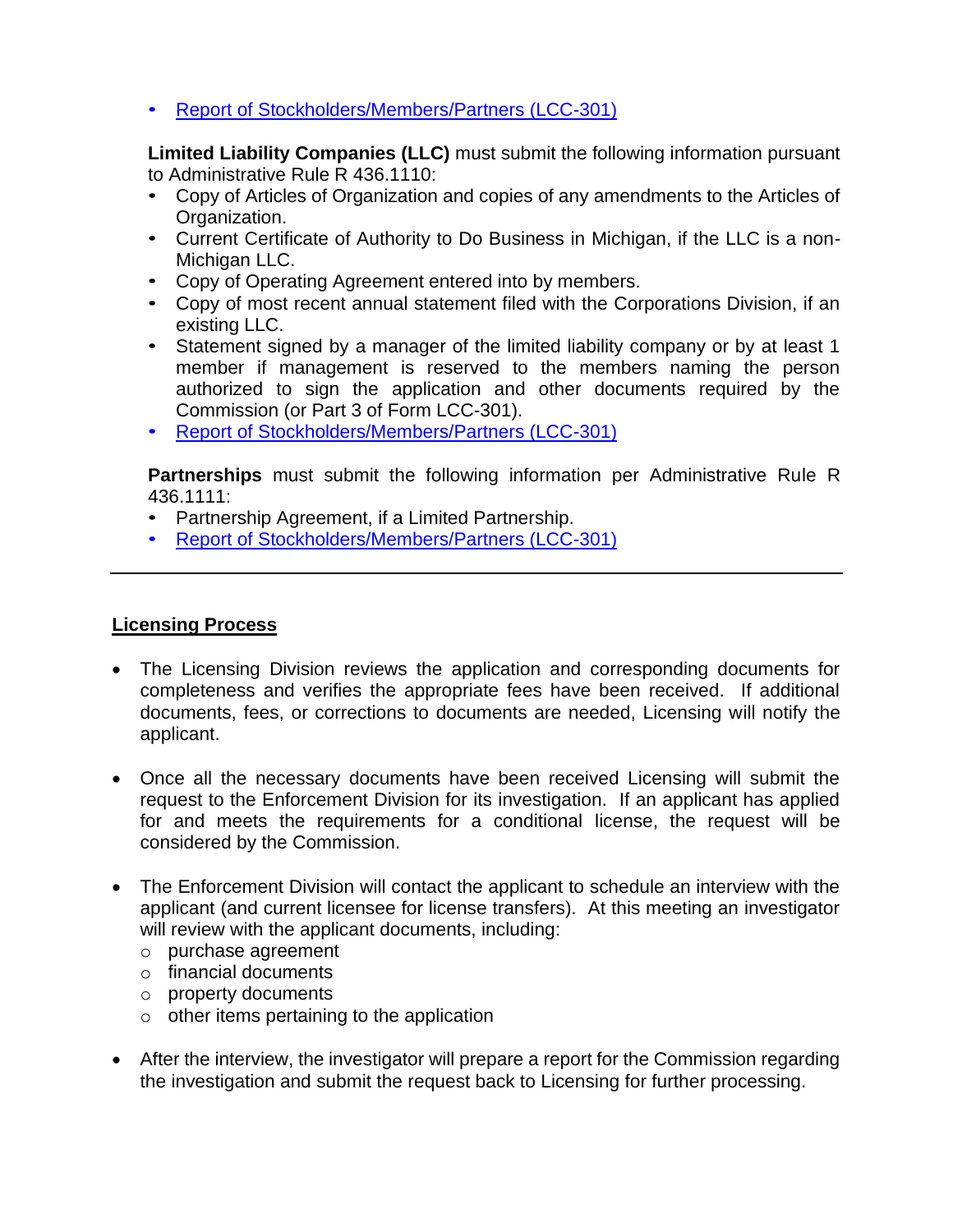- Licensing reviews the report from Enforcement and any additional documents received during the interview process. The request is prepared for the Commission to consider and placed on a docket for an upcoming licensing meeting.
- The Commission considers the request, including:
	- $\circ$  the liquor license operating history of the applicant (if a current or prior licensee)
	- o the arrest and conviction record of the applicant
	- o whether the applicant meets the requirements for a license
	- $\circ$  the applicant's financial information
	- o opinions of the local legislative body or police department, if received.
- The Commission will approve or deny the request based on these factors. Occasionally, the Commission will request more information from the applicant before making a final decision.
- After the Commission makes a decision on the request, the file is returned to Licensing for final processing.
	- o Approval orders are sent to the applicant requesting any final items before the issuance of the license.
	- o Denial orders are sent to the applicant and the applicant may appeal the decision.
- When all the final items are received by Licensing, the completed request is forwarded to the Renewal Unit for the issuance of the physical license documents.
	- o Any changes in financial provisions at the time of closing which do not conform to the terms previously indicated and investigated may require submission of new forms and possible additional investigation.

## **Permits, Permissions, and Authorizations**

**Sunday Sales Permit (A.M.)** - A permit that allows the sale of beer, wine, and mixed spirit drink products on Sunday mornings between 7:00am and 12:00 noon, if allowed by the local unit of government.

**Sunday Sales Permit (P.M.)** - A permit that allows the sale of mixed spirit drink on Sunday afternoons and evenings between 12:00 noon and 2:00am (Monday morning), if allowed by the local unit of government.

**Beer and Wine Sampling Permit** - A permit that allows for an off-premises licensee to provide patrons samples of beer or wine under certain circumstances.

**Catering Permit** - Authorizes a holder of a Specially Designated Merchant license to sell, deliver, and serve beer and wine in the original containers at private events. A licensee must have a food service establishment license or retail food establishment license to qualify for this permit.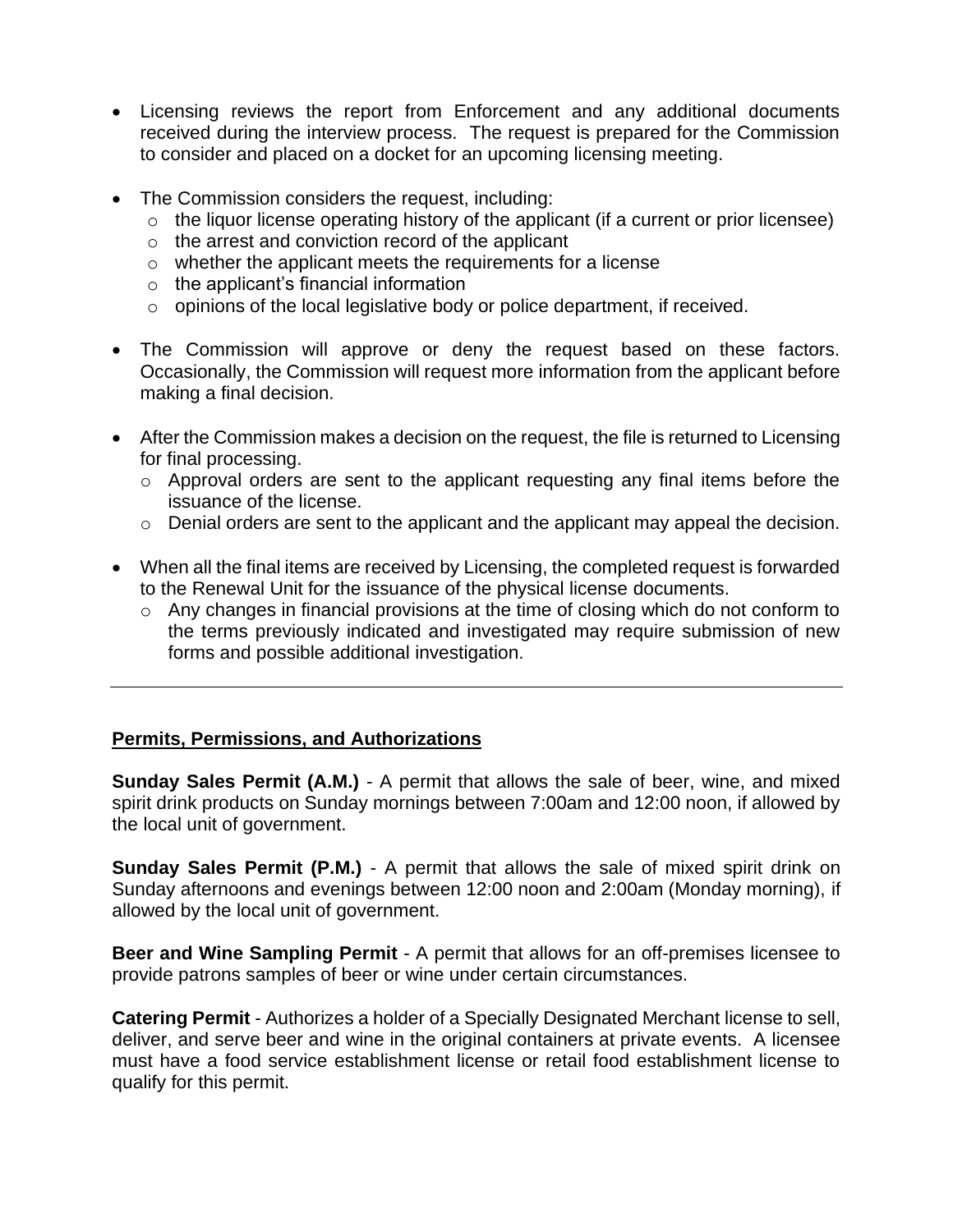**Living Quarters Permit** - Allows living quarters to be directly connected to the licensed premises.

**Direct Connection permission** - Allows connections from the licensed premises to unlicensed premises.

**Motor Vehicle Fuel Pump permission** – Allows the licensee to have motor vehicle fuel pumps on or adjacent to the licensed premises. The minimum distance between the fuel pumps and the site of selection and payment for alcoholic liquor is at least five (5) feet, except for a Specially Designated Merchant license issued to a marina that qualifies under [MCL 436.1539.](http://legislature.mi.gov/doc.aspx?mcl-436-1539)

### **License Quotas**

- Each local governmental unit (city, village, or township) has a limited number of Specially Designated Merchant licenses that may be issued based on the population from the most recent federal census.
- Unless an applicant qualifies for one of the exemptions or waivers below, an applicant requesting a new Specially Designated Merchant license must first verify that the license quota limit for Specially Designated Merchant licenses in the local governmental unit has not been reached and an available Specially Designated Merchant license exists.
- Specially Designated Merchant license quota exemptions and waivers:
	- $\circ$  A Specially Designated Merchant license issued in conjunction with an eligible on-premises license is exempt from the quota under MCL 436.1533(5)(a). The Specially Designated Merchant license is not transferable by location.
	- $\circ$  A Specially Designated Merchant license issued to an applicant whose establishment is at least 20,000 square feet and at least 20% of gross receipts are derived from the sale of food is exempt from the quota under MCL 436.1533(5)(b)(i). The Specially Designated Merchant license is not transferable by location.
	- o A Specially Designated Merchant license issued to a pharmacy as defined in the [Public Health Code, MCL 333.17707,](http://legislature.mi.gov/doc.aspx?mcl-333-17707) is exempt from the quota under MCL 436.1533(5)(b)(ii). The Specially Designated Merchant license is not transferable by location.
	- o A Specially Designated Merchant license issued to an applicant that qualifies as a marina under [MCL 436.1539](http://legislature.mi.gov/doc.aspx?mcl-436-1539) is exempt from the quota under MCL 436.1533(5)(e). The Specially Designated Merchant license is transferable by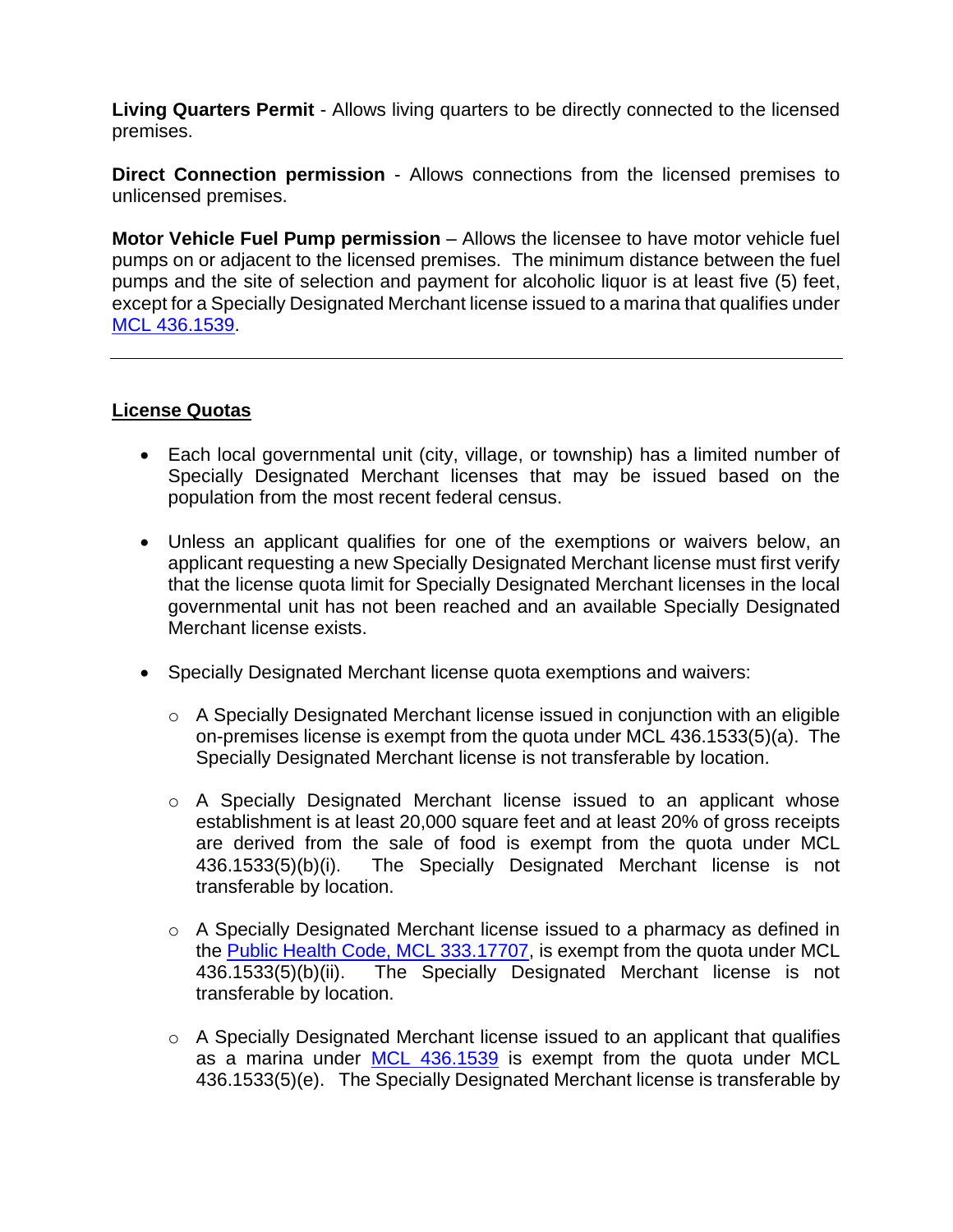location as long as the applicant at the new location meets the requirements of MCL 436.1539.

o The Commission may waive the quota requirement under MCL 436.1533(6) for a Specially Designated Merchant license if there is no existing Specially Designated Merchant license within two (2) miles of the applicant, measured along the nearest traffic route. The Specially Designated Merchant license is not transferable by location.

### **Proof of Financial Responsibility**

- Liquor liability coverage of at least \$50,000.00 is required by Michigan law for active operation of a licensed business. Types of acceptable coverage are:
	- o liquor liability insurance
	- o cash
	- o unencumbered securities
	- o constant value bond
	- o membership in an authorized group self-insurance pool
- For more information, please read the instructions in the Proof of Financial [Responsibility \(LC-95\).](https://www.michigan.gov/lara/-/media/Project/Websites/lara/lcc/General-Forms/Proof-of-Financial-Responsibility-LC95.pdf)

### **Beverage Deposit & Container Law**

Under Michigan's Beverage Containers Act (also known as the "Bottle Bill"), a dealer, meaning a person who sells beverage containers to consumers, cannot sell a consumer a beverage in a nonreturnable container. A "nonreturnable container" means a beverage container upon which no deposit has been paid. "Beverage" includes beer, ale, malt drink, mixed wine drink, or mixed spirit drink, in addition to nonalcoholic carbonated drinks. Thus, a licensee who sells products that fall within the definition of "beverage" in a container that does not exceed 1 gallon must collect a deposit of at least 10 cents during the sale. If a person returns a container to the licensee, the licensee generally must refund the deposit, even to a non-customer, as long as the licensee offers that brand for sale. For more information on the Bottle Bill, please contact the Michigan Department of Treasury's Miscellaneous Taxes and Fees Unit at 517-636-0515.

## **Direct Shipping of Beer, Wine, and Mixed Spirit Drink by Specially Designated Merchant Licensees**

A Specially Designated Merchant (SDM) licensee located in Michigan may use a common carrier to ship beer, wine, and mixed spirit drink directly to a consumer in Michigan. The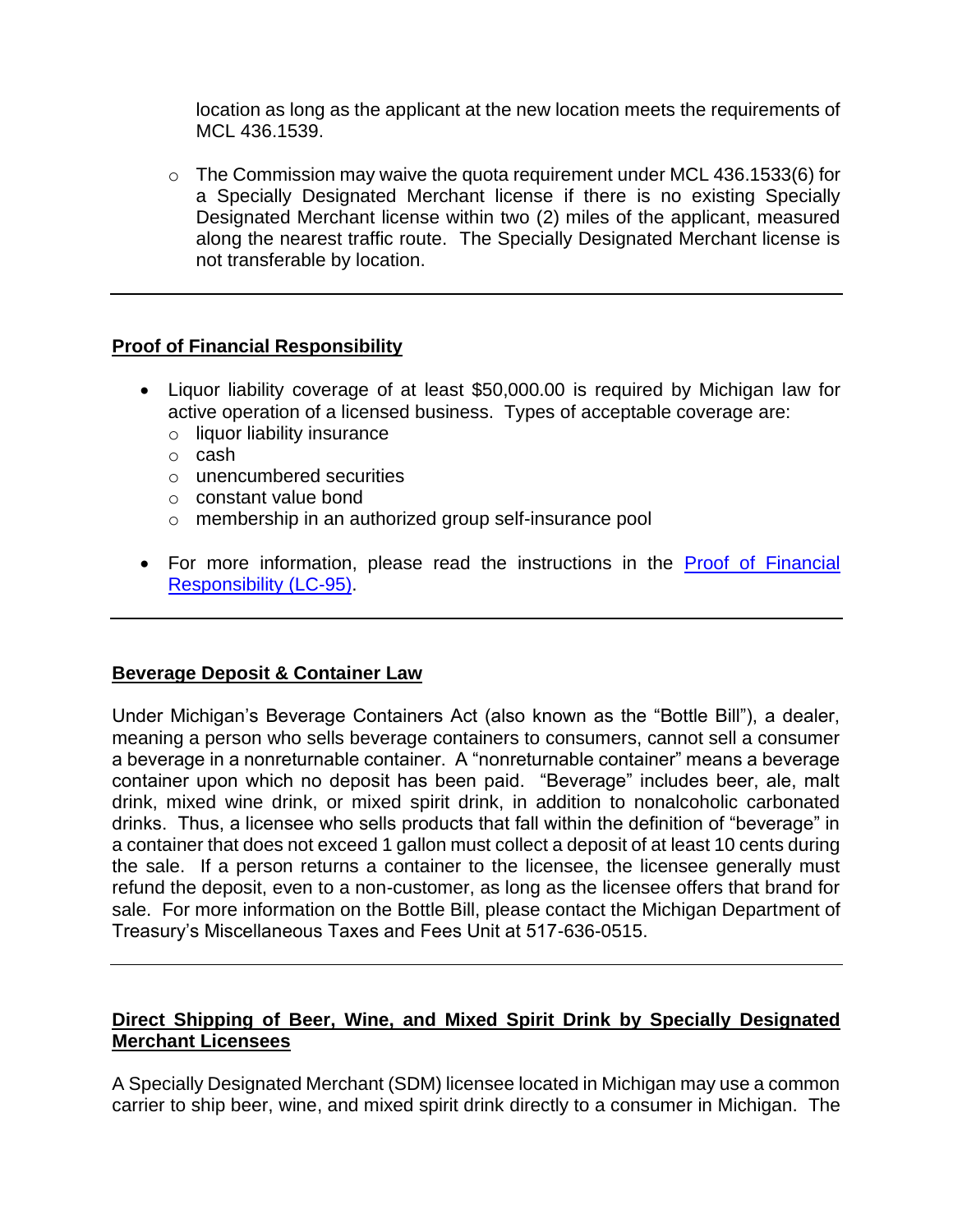SDM licensee must be a qualified retailer to ship beer, wine, or mixed spirit drink to customers. To be a qualified retailer the licensee must comply with the following:

- 1. Maintain physical licensed premises that are open to the general public for faceto-face sales transactions of alcoholic liquor, packaged food, and other products to consumers.
- 2. At least 25% of the retailer's annual gross sales of alcoholic liquor must be from face-to-face sales transactions with consumers on the premises unless the retailer's physical licensed premises are less than 15,000 square feet in total.
- 3. The retailer holds and maintains either a retail food establishment or extended retail food establishment license issued under the Michigan Food Law of 2000.

A qualified retailer that holds a SDM licensee must comply with all of the following requirements if it chooses to ship beer, wine, or mixed through a common carrier:

- 1. Pay any applicable taxes to the Commission and to the Michigan Department of Treasury, as directed by the Department of Treasury. The licensee shall furnish an affidavit to the Department of Treasury to verify payment, if requested.
- 2. Comply with all Michigan laws, including, but not limited, the prohibition on sales to minors.
- 3. Verify the age of the individual placing the order by obtaining from him or her a copy of a photo identification issued by Michigan, another state, or the federal government or by using an identification verification service. The person receiving and accepting the order on behalf of the SDM licensee shall record the name, address, date of birth, and telephone number of the individual placing the order on the order form or other verifiable record of a type and generated in a manner approved by the Commission and provide a duplicate to the Commission.
- 4. On request of the Commission, make available to the Commission any document used to verify the age of the individual ordering or receiving the beer, wine, or mixed spirit drink product from the retailer.
- 5. Stamp, print, or label on the outside of the shipping container that the package **"Contains Alcohol. Must be delivered to a person 21 years of age or older"**. The recipient at the time of the delivery shall provide identification verifying his or her age and sign for the delivery.
- 6. Place a label on the top panel of the shipping container containing the name and address of the individual placing the order and the name of the designated recipient if different from the name of the individual placing the order.
- 7. If the licensee has been issued licenses at more than 2 locations, the shipment of the beer, wine, or mixed spirit drink must be fulfilled from the location nearest to the consumer unless that location does not have the beer, wine, or mixed spirit drink ordered in stock.